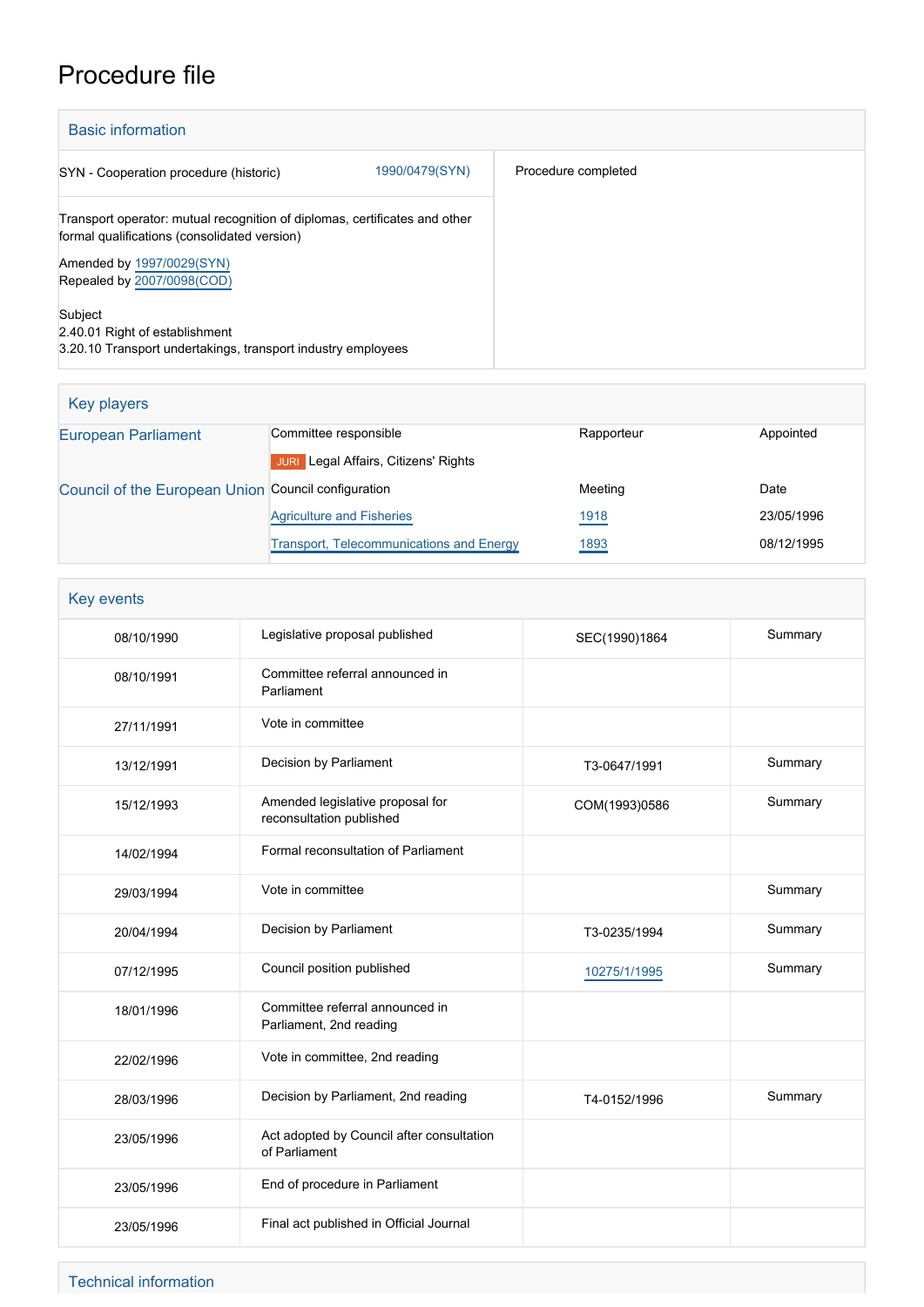| Procedure reference        | 1990/0479(SYN)                                                                           |
|----------------------------|------------------------------------------------------------------------------------------|
| Procedure type             | SYN - Cooperation procedure (historic)                                                   |
| Procedure subtype          | Codification                                                                             |
|                            | Amended by 1997/0029(SYN)<br>Repealed by 2007/0098(COD)                                  |
| Legal basis                | Rules of Procedure EP 52-p1; EC before Amsterdam E 075; Rules of<br>Procedure EP 66 o-p4 |
| Stage reached in procedure | Procedure completed                                                                      |
| Committee dossier          | JURI/4/07378                                                                             |

#### Documentation gateway

| Legislative proposal                                      |             | SEC(1990)1864<br>OJ C 286 14.11.1990, p. 0004        | 09/10/1990 | <b>EC</b>  | Summary |
|-----------------------------------------------------------|-------------|------------------------------------------------------|------------|------------|---------|
| Economic and Social Committee: opinion,<br>report         |             | CES1111/1991<br>OJ C 339 31.12.1991, p. 0005         | 25/09/1991 | <b>ESC</b> |         |
| Text adopted by Parliament, 1st<br>reading/single reading |             | T3-0647/1991<br>OJ C 013 20.01.1992, p.<br>0433-0443 | 13/12/1991 | EP         | Summary |
| Amended legislative proposal for<br>reconsultation        |             | COM(1993)0586                                        | 16/12/1993 | EC         | Summary |
| Committee opinion                                         | <b>TRAN</b> | PE208.592/DEF                                        | 29/03/1994 | EP         |         |
| Text adopted by Parliament after<br>reconsultation        |             | T3-0235/1994<br>OJ C 128 09.05.1994, p.<br>0127-0136 | 20/04/1994 | EP         | Summary |
| Economic and Social Committee: opinion,<br>report         |             | CES0748/1994<br>OJ C 295 22.10.1994, p. 0030         | 01/06/1994 | <b>ESC</b> | Summary |
| Council position                                          |             | 10275/1/1995<br>OJ C 356 30.12.1995, p. 0001         | 08/12/1995 | <b>CSL</b> | Summary |
| Commission communication on Council's<br>position         |             | SEC(1995)2300                                        | 11/01/1996 | EC         |         |
| Text adopted by Parliament, 2nd reading                   |             | T4-0152/1996<br>OJ C 117 22.04.1996, p.<br>0030-0036 | 28/03/1996 | EP         | Summary |

#### Final act

 [Directive 1996/26](https://eur-lex.europa.eu/smartapi/cgi/sga_doc?smartapi!celexplus!prod!CELEXnumdoc&lg=EN&numdoc=31996L0026) [OJ L 124 23.05.1996, p. 0001-0010](https://eur-lex.europa.eu/JOHtml.do?uri=OJ:L:1996:124:SOM:EN:HTML) Summary

Transport operator: mutual recognition of diplomas, certificates and other formal qualifications (consolidated version)

\$summary.text

Transport operator: mutual recognition of diplomas, certificates and other formal qualifications (consolidated version)